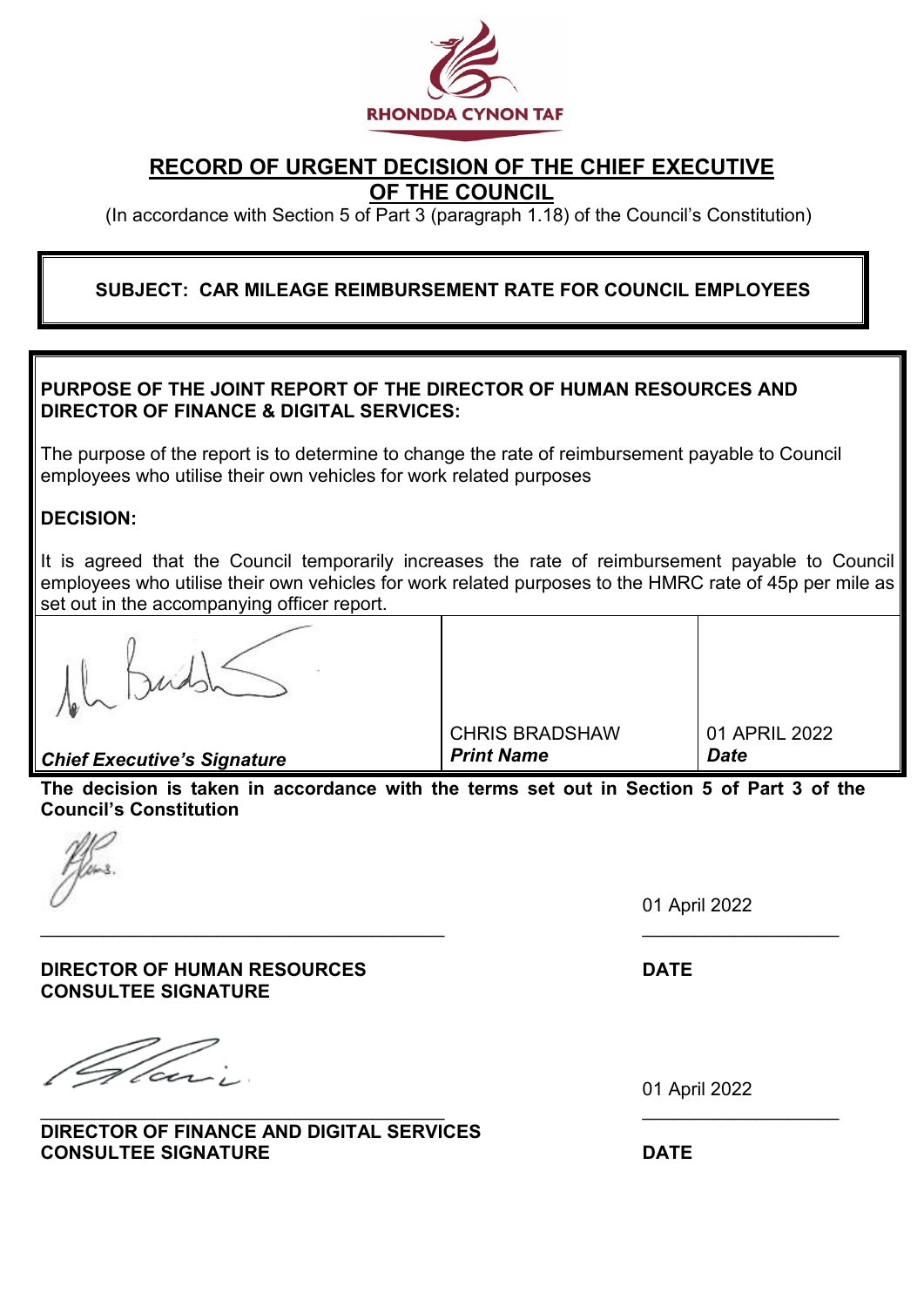A S. Wilki

01 April 2022

**DIRECTOR OF LEGAL SERVICES CONSULTEE SIGNATURE DATE**

**CALL IN PROCEDURE RULES.**

**IS THE DECISION DEEMED URGENT AND NOT SUBJECT TO CALL-IN BY THE OVERVIEW AND SCRUTINY COMMITTEE:**

\_\_\_\_\_\_\_\_\_\_\_\_\_\_\_\_\_\_\_\_\_\_\_\_\_\_\_\_\_\_\_\_ \_\_\_\_\_\_\_\_\_\_\_\_\_\_\_\_\_\_\_

YES **√** | NO

**Reason for Urgency:**

The Council relies upon a dedicated workforce who deliver valued services across its communities, many of whom do so using their own vehicles. It is important that such staff do not suffer unduly financially as a consequence of the significant increase in fuel prices and that service continuity is assured.

…...........................................................................................................

**If deemed urgent – signature of Presiding Member or Deputy Presiding Member or Head of Paid Service confirming agreement that the proposed decision is reasonable in all the circumstances for it being treated as a matter of urgency, in accordance with the Overview and Scrutiny Procedure Rule 17.2:**

**(Chief Executive (Head of Paid Service)) (Date)**

01 April 2022 ......................................................................... ……………………..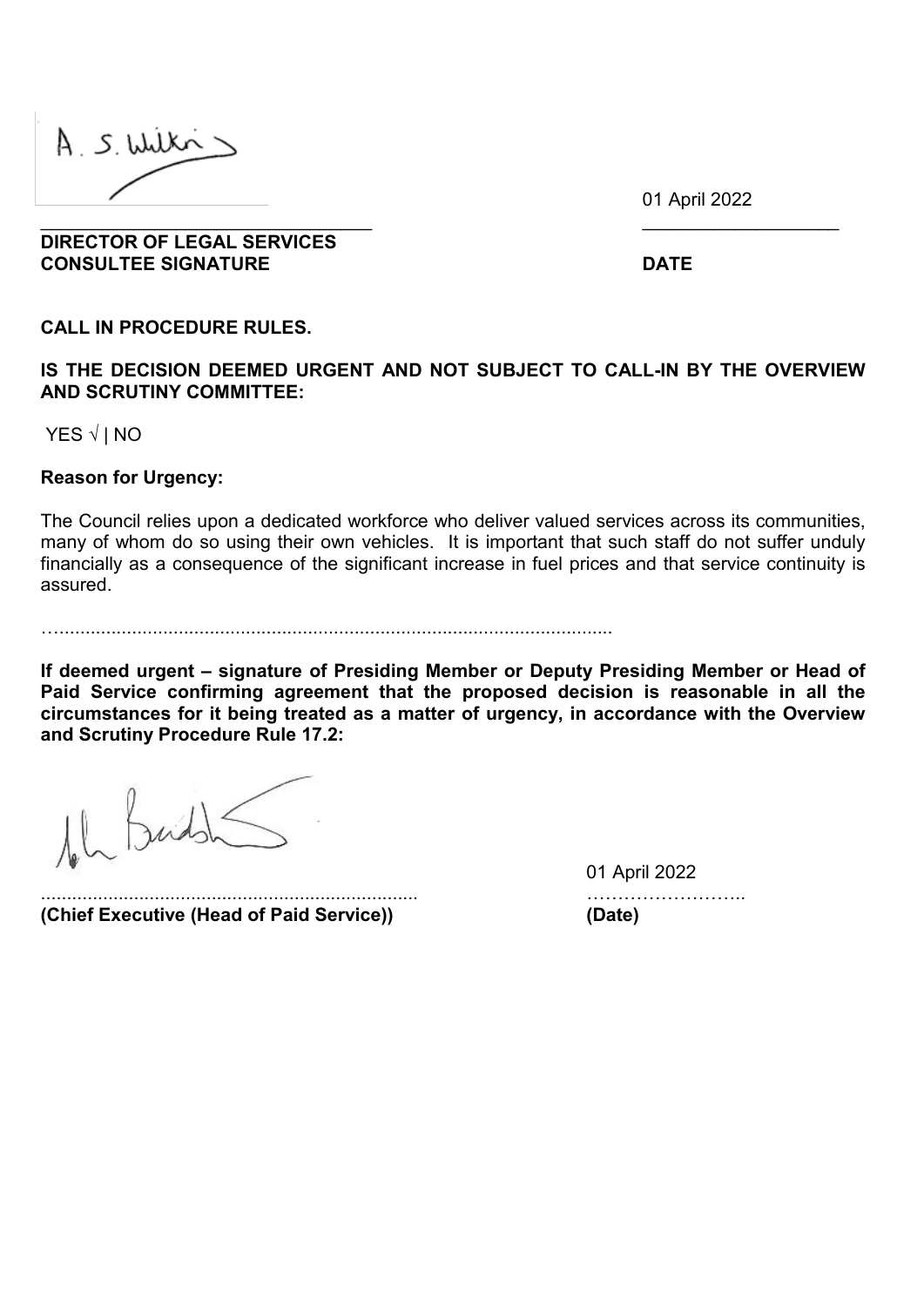

# **RHONDDA CYNON TAF COUNTY BOROUGH COUNCIL**

# **REPORT TO ACCOMPANY AN URGENT DECISION OF THE CHIEF EXECUTIVE**

## **1ST APRIL 2022**

## **CAR MILEAGE REIMBURSEMENT RATE FOR COUNCIL EMPLOYEES**

# **JOINT REPORT OF THE DIRECTOR OF HUMAN RESOURCES AND THE DIRECTOR OF FINANCE AND DIGITAL SERVICES**

## **Authors: RICHARD EVANS AND BARRIE DAVIES**

## **1. PURPOSE OF THE REPORT**

1.1 The purpose of the report is to determine to change the rate of reimbursement payable to Council employees who utilise their own vehicles for work related purposes.

#### **2. RECOMMENDATIONS**

- 2.1 It is recommended to:
	- a) Temporarily increase the rate of reimbursement payable to Council employees who utilise their own vehicles for work related purposes to the HMRC rate of 45p per mile as set out in the report.

## **3. REASONS FOR RECOMMENDATIONS**

3.1 To temporarily increase the rate of reimbursement payable to staff who use their own vehicles having regard to increasing fuel prices.

## **4. BACKGROUND**

- 4.1 Since 2015 (effective from 1<sup>st</sup> May 2015) the Council had applied a Car Mileage reimbursement rate, payable to staff who utilise their vehicles for work related purposes, of 35p per mile.
- 4.2 The Council's budget strategy for 2022/23, as agreed by full Council on the 9<sup>th</sup> March, increased this rate to 40p with effect from the 1<sup>st</sup> April 2022.
- 4.3 During the ensuing period, fuel prices have increased substantially; this is illustrated in the graph below :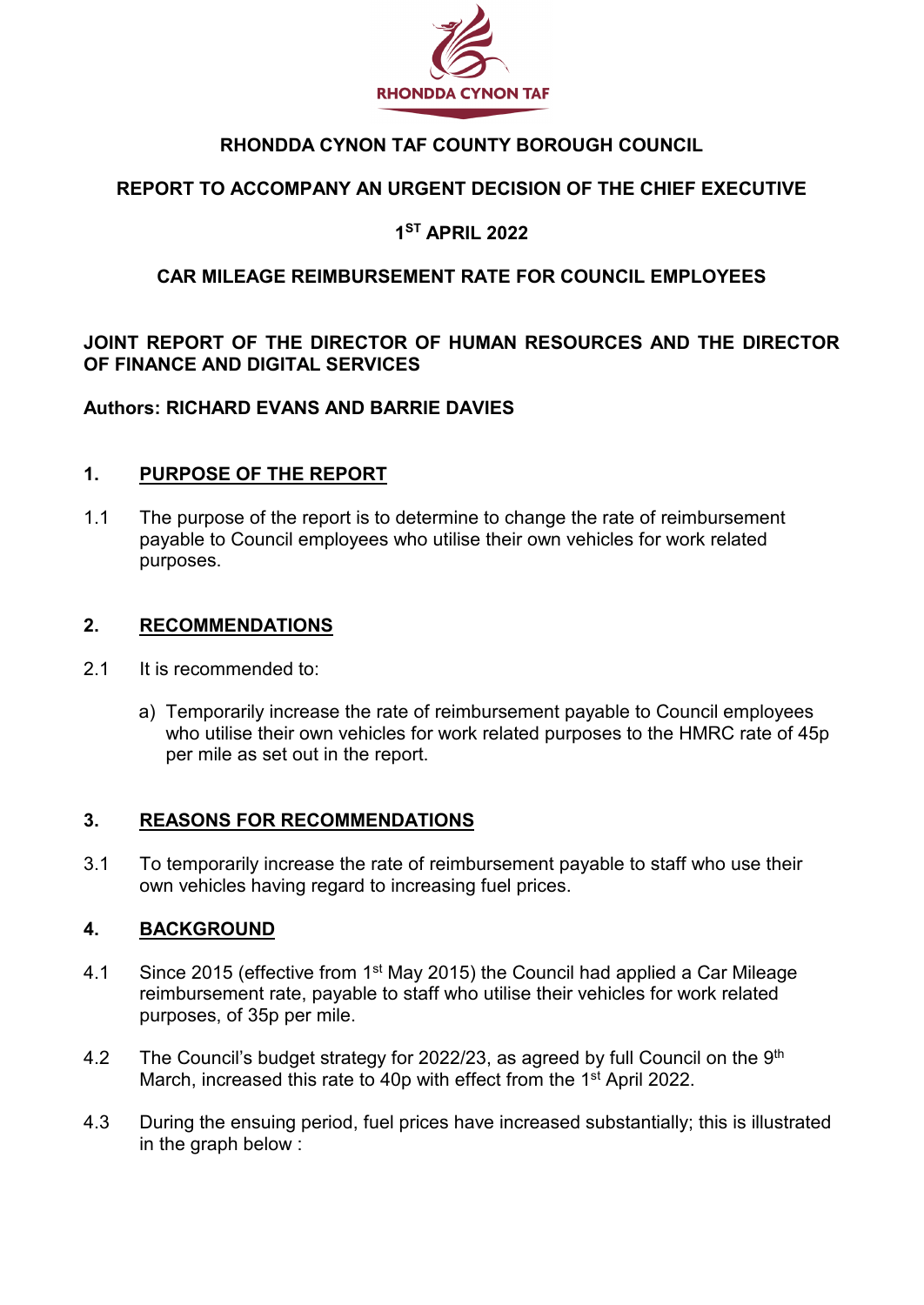

- 4.4 The Council relies upon a dedicated workforce who deliver valued services across our communities, many of whom do so using their own vehicles. It is important that such staff do not suffer unduly financially as a consequence of the significant increase in fuel prices and that service continuity is assured.
- 4.5 It is proposed that with immediate effect the Council temporarily (initially, to the  $30<sup>th</sup>$ June 2022) uplifts the rate at which staff are reimbursed for using their own vehicles to 45p per mile. This is the rate set by HMRC and is widely used across local government. It is further proposed that this be backdated to be the effective rate from the 1st March 2022. The position will be reviewed before the end of June 2022.

# **5. EQUALITY AND DIVERSITY IMPLICATIONS / SOCIO ECONOMIC DUTY**

5.1 Due regard has been given to the Council's public sector equality duties under the Equality Act 2010, namely the Public Sector Equality Duty and Socio-Economic Duty.

## **6. WELSH LANGUAGE IMPLICATIONS**

6.1 There are no Welsh language implications as a result of the recommendations in this report.

# **7. CONSULTATION / INVOLVEMENT**

7.1 The proposal will be advised to the Trade Unions.

# **8. FINANCIAL IMPLICATION(S)**